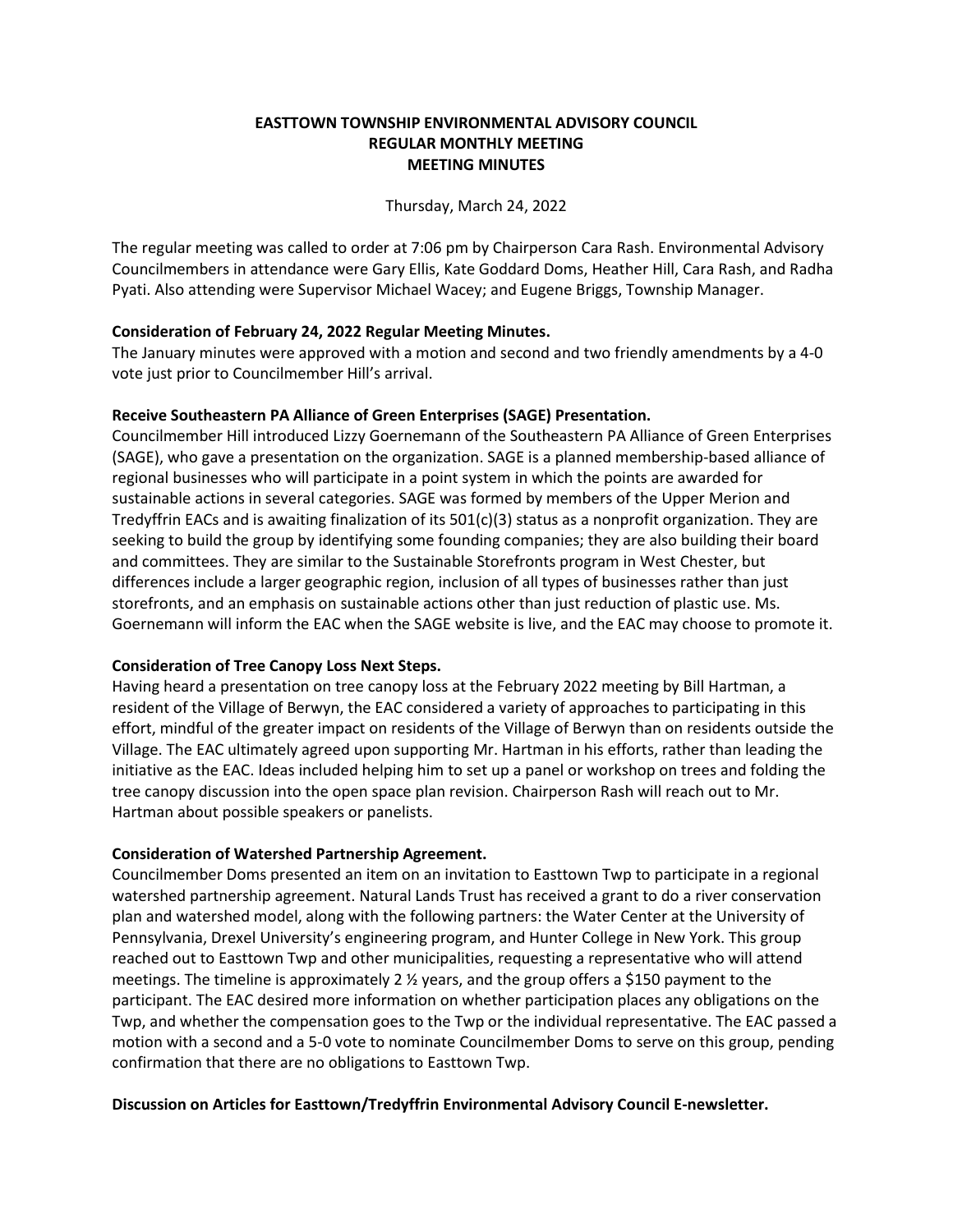The EAC discussed various articles for the next newsletter. Vice Chair Ellis's open space article draft is complete; Councilmember Pyati offered to convert the paragraph on population statistics into a graph and share it to the EAC for their consideration. Councilmember Pyati's article on pesticides is not complete. Councilmember Hill attended a talk on Dark Sky Week by Professor Marc Gagne of West Chester University; his article was offered for the newsletter. Tredyffrin EAC is working on pieces as well. Chairperson Rash will create a mockup of the next E-newsletter. The EAC noted the need for a repository of articles available for this purpose.

## **Discussion on Articles for Easttown Township Newsletter.**

The new newsletter will be published by Franklin Maps and will have three issues per year. Councilmember Hill's recycling information will be placed in the next submission. Councilmember Pyati will follow up with Ms. Sharon Norris of the Twp to obtain the editorial calendar deadlines.

### **Discussion of Recreation, Open Space, and Environmental Resources Plan Update Proposal.**

The Twp has received a draft proposal for the consulting work on the open space plan from Thomas Comitta Associates, the consultant who wrote the 1993 open space plan and the more recent landscape plan. The draft is available on the Twp website Document Center. After discussion, the Easttown EAC passed a motion with a second and a 5-0 vote that the open space consulting proposal include a section of the plan that describes how the three areas - recreational needs, open space concerns, and environmental regulations - will be integrated, and that the proposal include a session with the EAC.

#### **Liaison Report – Board of Supervisors.**

Chairperson Rash reported on the Board of Supervisors. The BOS passed a stormwater task force ordinance.

#### **Liaison Report – Planning Commission.**

Vice Chair Ellis reported on the Planning Commission. They are addressing a traffic safety issue near Beaumont Elementary School.

#### **Liaison Report – Parks and Recreation Board.**

Councilmember Hill reported on the Parks and Recreation Board. Various athletic equipment has been installed at local parks.

#### **Native Plant Workshop Update.**

Councilmember Hill provided an update. Twelve participants have registered for the Native Plant workshop. The presenter works at Chanticleer and will bring seeds.

#### **Darby Creek Spring Cleanup Update.**

Details of the Saturday April 23 event were confirmed. Councilmember Pyati will serve as the cleanup captain at Sussex Place. Chairperson Rash, Councilmember Hill, and Councilmember Doms will collect supplies for return to DCVA. Chairperson Rash shared several designs for the tote bag. The EAC passed a motion with a second and a 5-0 vote to support purchasing 150 tote bags with the Twp logo and the text "Sponsored by Easttown Environmental Advisory Council." The full group will meet at Hilltop Park, do a safety briefing, and go to sites; lunch will be provided afterward. The rain date is Saturday, April 30; the decision will be made by 6 am on April 23 whether to proceed or reschedule for the rain date; if the rain date is selected, participants will be informed by email.

#### **Compost Swap Program Update.**